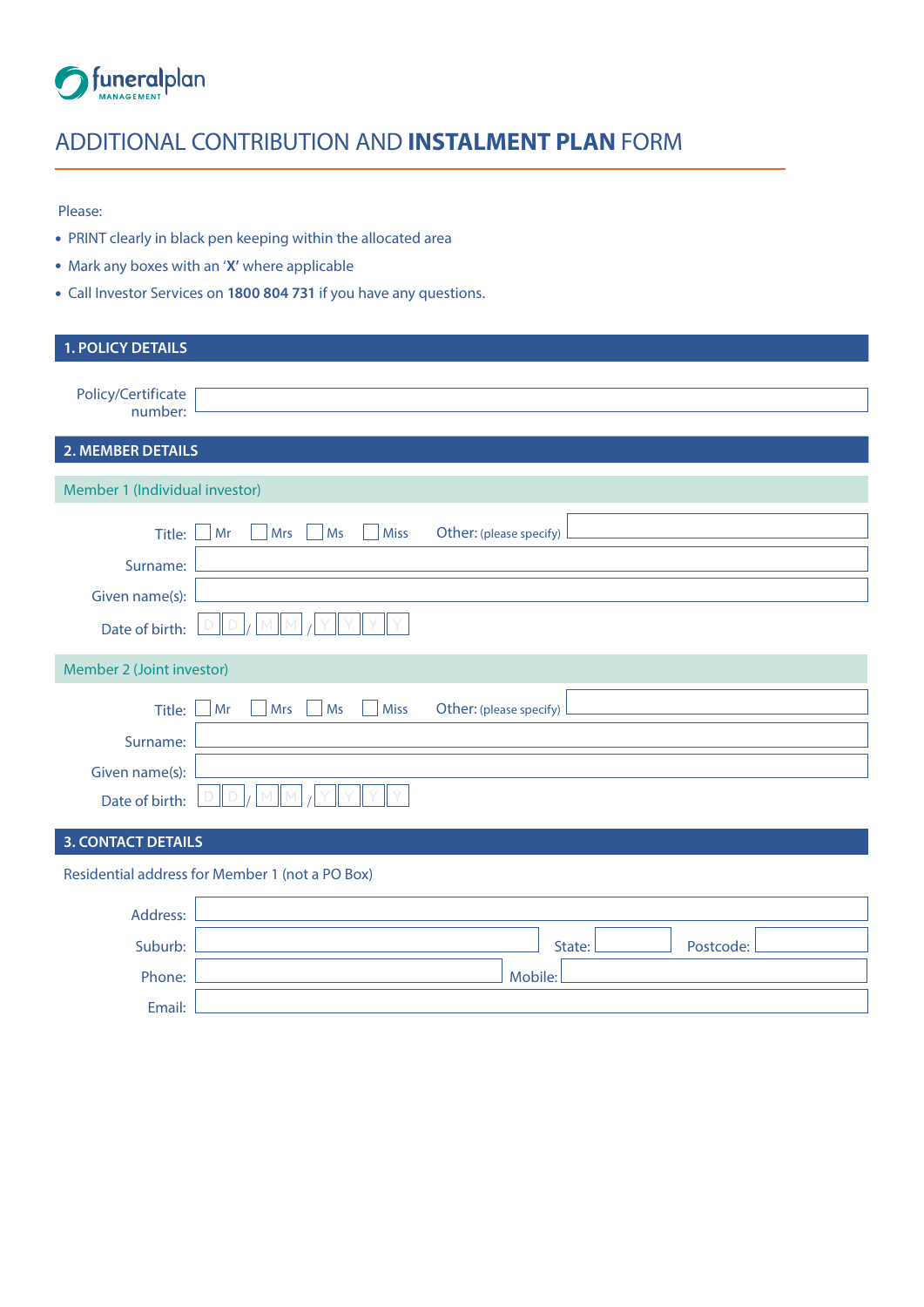| <b>4. INVESTMENT DETAILS</b>                                                                                                                                                                                         |
|----------------------------------------------------------------------------------------------------------------------------------------------------------------------------------------------------------------------|
| <b>Additional Contribution (once-off)</b>                                                                                                                                                                            |
| I/We wish to invest a once only lump sum of \$<br>into the following product:                                                                                                                                        |
| FuneralPlan Bond (the minimum additional contribution is \$50.00)                                                                                                                                                    |
| FuneralPlan Pre-Paid (the minimum additional contribution is \$25.00)                                                                                                                                                |
| Payment method:                                                                                                                                                                                                      |
| Cheque (please make your cheque payable to 'Funeral Plan Management Pty Ltd <member name="">'<br/>and cross the cheque 'Not Negotiable')</member>                                                                    |
| Direct Debit (please complete the Direct Debit section)                                                                                                                                                              |
| <b>Direct Debit/Instalment Plan</b>                                                                                                                                                                                  |
| I/We wish to invest in the following product:                                                                                                                                                                        |
| FuneralPlan Bond (the minimum additional contribution is \$50.00 per month)                                                                                                                                          |
| FuneralPlan Pre-Paid (the minimum additional contribution is \$25.00 per month)                                                                                                                                      |
| I wish to invest a total amount of \$<br>in instalment amounts of \$                                                                                                                                                 |
| To be debited from my/our Australian financial institution account<br>$\angle$ Fortnightly<br>Monthly<br>Quarterly                                                                                                   |
| To commence your Direct Debit/Instalment Plan please complete steps 5 and 6.                                                                                                                                         |
| 5. FINANCIAL INSTITUTION ACCOUNT DETAILS                                                                                                                                                                             |
| Please provide your account details below.                                                                                                                                                                           |
|                                                                                                                                                                                                                      |
| This account will be used to debit any additional contribution and/or to debit your account under the Instalment Plan from<br>time to time, if advised in step 4.                                                    |
| Name of<br><b>Australian Financial</b><br>Institution:                                                                                                                                                               |
| Branch name:                                                                                                                                                                                                         |
| Name of<br>account holder(s):                                                                                                                                                                                        |
| <b>Branch number</b><br>(BSB):<br>Account number:                                                                                                                                                                    |
| 6. DIRECT DEBIT REQUEST AUTHORISATION AND SIGNATURE                                                                                                                                                                  |
| (At least three business days notice is required)<br>Direct Debit start date:                                                                                                                                        |
| • I/We authorise Lifeplan (User ID Number: 086326) to debit this nominated account with the additional and/or Instalment<br>Plan contribution(s) shown and the direct debit frequency I/we have selected in step 4.  |
| • I/We have read and understood the Lifeplan Direct Debit Service Agreement and agree with it's terms and conditions.                                                                                                |
| . I/We acknowledge that this arrangement will remain in force until the total amount advised under the Instalment Plan<br>has been reached or Lifeplan has received written notice to cancel/alter this arrangement. |
| Signature of Member 1/Account Holder 1<br>Signature of Member 2/Account Holder 2                                                                                                                                     |
| Χ<br>Х                                                                                                                                                                                                               |